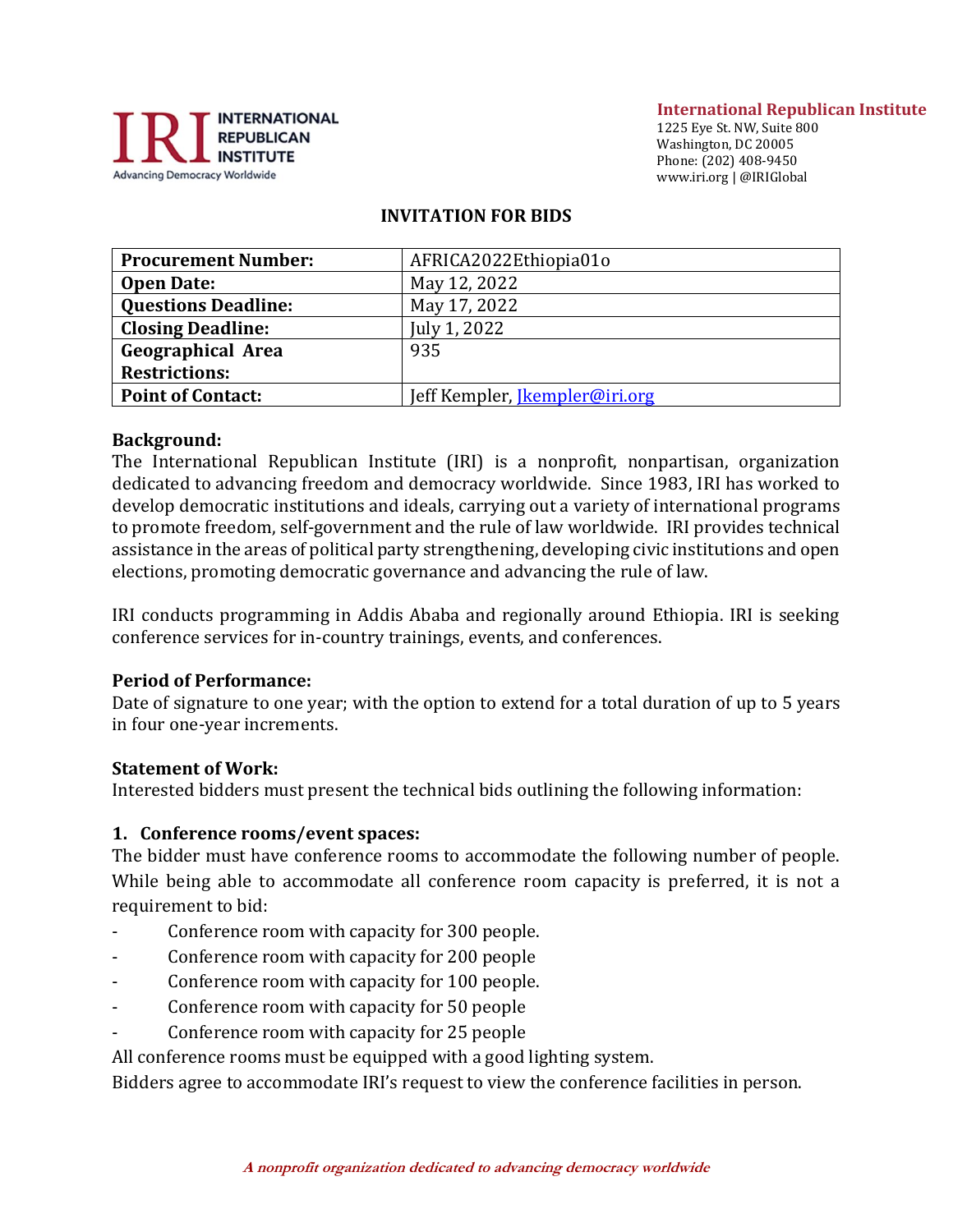# **Required Services**

Upon IRI's requests for conference services, each conference room rate must include costs for the following services; please note if the hotel does not provide any of the items below in the conference services packages:

- Projectors
- Flipcharts and markers
- Podium
- Notebooks
- Pens
- Bottled water for each event guest
- Tissue boxes at each table during events
- Radio microphones
- **Speakers**
- Mixer
- Internet service for unlimited number of devices

# **2.** C**atering services**

Bidders should provide full day and half day conference packages rates per day inclusive of catering services listed below:

- Buffet coffee break
- Buffet breakfast
- Buffet lunch
- Buffet dinner service
- **3. Security: Preference will be given to qualified Offerors that are able to provide the following:**
- Guards at each hotel entrance 24/7/365
- Metal detector at the entrance 24/7/365
- Vehicle security check 24/7/365
- Ability to increase level of security per IRI's request
- CCTV capabilities preferred

# **Accessibility**:

- Access for individuals with disabilities for all sites and amenities (not including pools and fitness rooms)

### **Parking:**

Secured on-site parking services. Complimentary parking strongly preferred.

### **Amenities:**

Electricity 24/7, with independent power source preferred.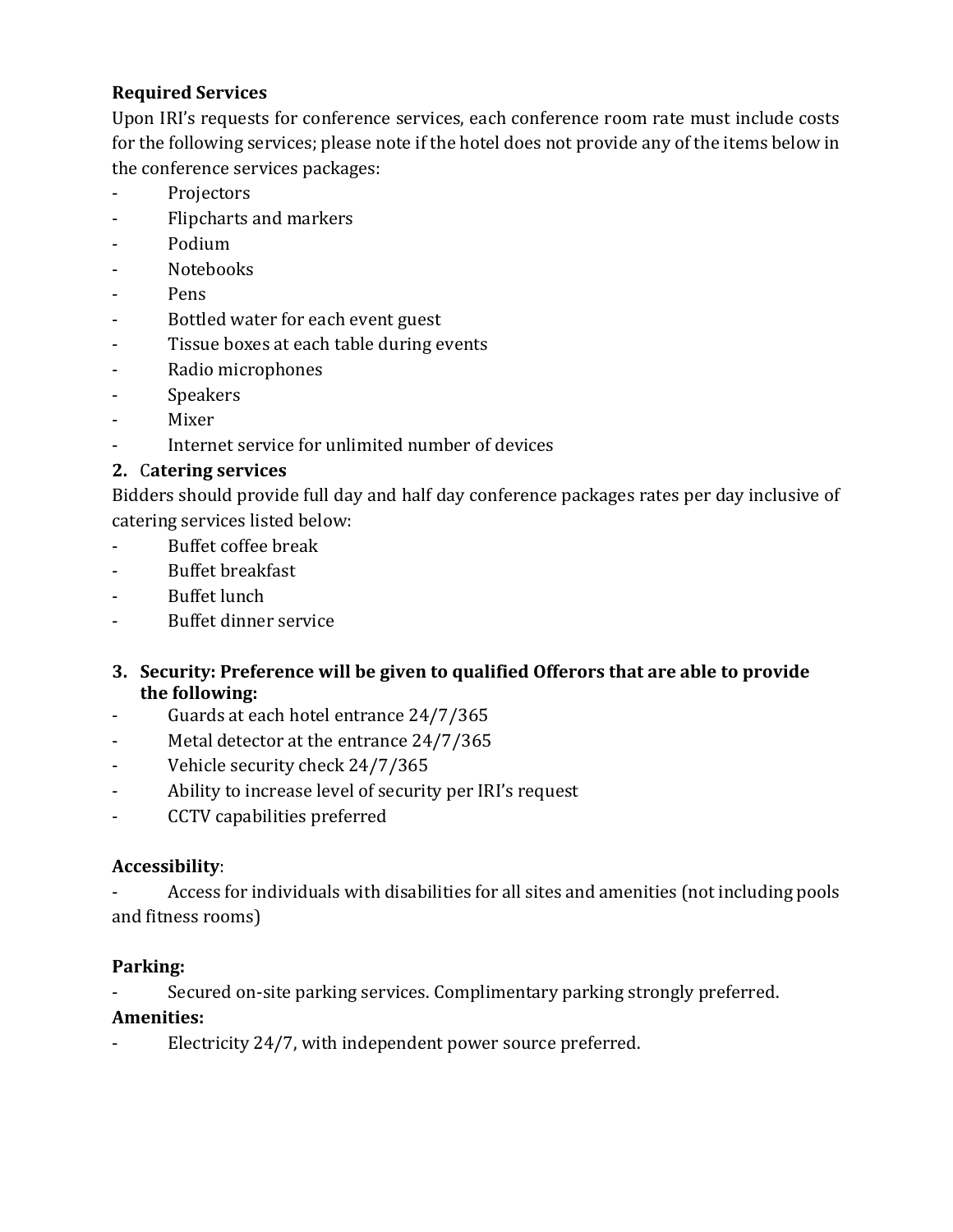### **Additional contract terms and conditions:**

- Bidder must agree to use translation and AV equipment provided by a third party
- Offeror must agree to maintain the proposed prices for the initial contract period
- Offeror acknowledges that execution of the contract does not require IRI to utilize the services of the Offeror.
- The Offeror acknowledges that payments will be made for each individual order placed by IRI upon the satisfactory completion of each order.
- If the Bidder proposes to use Offeror's agreement, IRI termination and payment terms must be incorporated in the proposed agreement.

#### **Offerors can provide some or all services requested. Offerors agree to accommodate IRI's request to view conference facilities in person.**

### **Technical Bid:**

Interested bidders must present technical bids on official letterhead in English, not to exceed 20 pages (not including cover page) pages, in 12-point font, outlining the following information:

- Information addressing Bidder's background and experience in providing each of the services identified in the above Statement of Work.
- Specific approach for providing those services to IRI.
- The contact information for the designated representative.
- Provide a list of up to three references for work performed of a similar nature during the last two years, along with contact details.
- Full description of conference spaces available, including how they may be configured, preferably with photos or links to a website with photos
- Any documents containing terms, conditions, or policies relevant to the services solicited.
- Bidder should submit proof of their authorization to provide hotel and conference services in Ethiopia.

The Offeror acknowledges that payments will be made for individual order placed by IRI upon satisfactory completion of each order

If the Bidder is a U.S. organization/resident, or a foreign organization/resident which has income effectively connected with the conduct of activities in the U.S. or has an office or a place of business or a fiscal paying agent in the U.S., the technical bids must contain Bidder's Taxpayer Identification Number.

Price information should be presented as a firm-fixed Unit Price for each of the deliverables identified below and in the format of the table below. Pricing must be valid for at least 60 (sixty) calendar days after the due date for proposal submission. The proposed Unit Price should be fixed and inclusive of all costs to perform, including inspection services, transportation, taxes, import duties (if any), and other levies. If there are any additional fees not reflected in the table below, such pricing must be fully described in the bid. Bids must be submitted in USD; payments under any resulting contract will be made in this currency.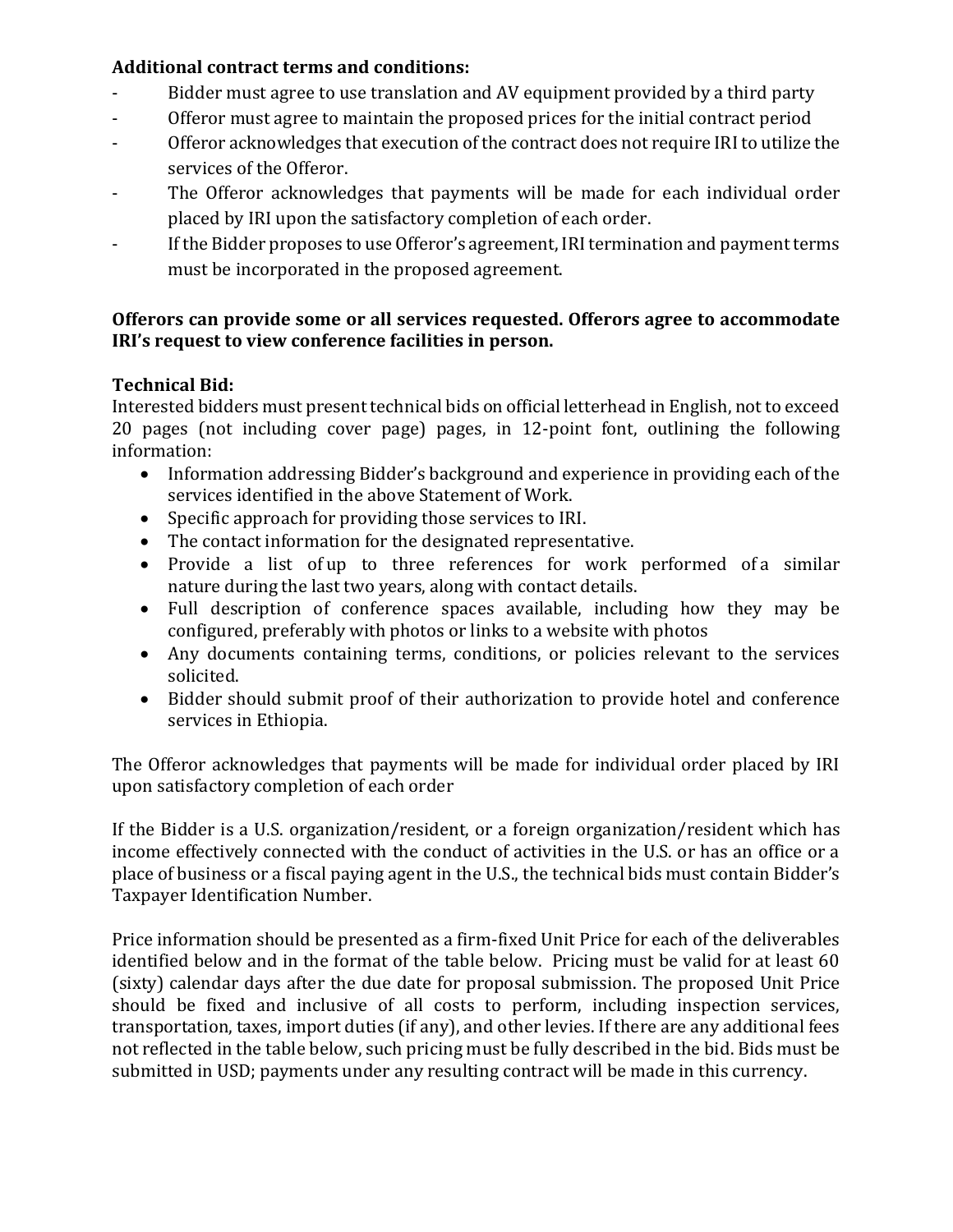| <b>Item</b>                                  | Unit          | <b>Amount in USD</b> |
|----------------------------------------------|---------------|----------------------|
| Conference room with capacity for 300 people | Room/day      |                      |
| Conference room with capacity for 300 people | Room/half day |                      |
| Conference room with capacity for 200 people | Room/day      |                      |
| Conference room with capacity for 200 people | Room/half day |                      |
| Conference room with capacity for 100 people | Room/day      |                      |
| Conference room with capacity for 100 people | Room/half day |                      |
| Conference room with capacity for 50 people  | Room/day      |                      |
| Conference room with capacity for 50 people  | Room/half day |                      |
| Conference room with capacity for 25 people  | Room/day      |                      |
| Conference room with capacity for 25 people  | Room/half day |                      |
| Projector rental                             | Per day       |                      |
| Projector Rental                             | Per hour      |                      |
| Flipchart                                    | item          |                      |
| Podium Rental                                | Per day       |                      |
| Podium rental                                | Per hour      |                      |
| Notebook                                     | Per person    |                      |
| Pen                                          | Per person    |                      |
| Speaker rental                               | Per day       |                      |
| Speaker rental                               | Per hour      |                      |
| Microphone rental                            | Per day       |                      |
| Microphone rental                            | Per hour      |                      |
| Mixer                                        | Per Day       |                      |
| Mixer                                        | Per hour      |                      |
| Buffet tea/coffee break                      | Per person    |                      |
| <b>Buffet Breakfast</b>                      | Per person    |                      |
| <b>Buffet Lunch</b>                          | Per person    |                      |
| <b>Buffet Dinner</b>                         | Per person    |                      |

#### **IFB Terms and Conditions:**

- 1. Prospective Bidders are requested to review clauses incorporated by reference in the section "Notice Listing Contract Clauses Incorporated by Reference". By submitting a bid, bidder agrees to comply with all terms, conditions, and provisions included in the solicitation and agreement to the services identified above, and will specifically identify any disagreement with or exceptions to the terms, conditions, and provisions.
- 2. IRI may reject any or all bids if such is within IRI's interest.
- 3. The Bidder's initial bid should contain the Bidder's best offer.
- 4. IRI reserves the right to make multiple awards or partial awards if, after considering administrative burden, it is in IRI's best interest to do so.
- 5. Discussions with Bidders following the receipt of a bid do not constitute a rejection or counteroffer by IRI.
- 6. IRI will hold all submissions as confidential and shall not be disclosed to third parties. IRI reserves the right to share bids internally, across divisions, for the purposes of evaluating the bids.
- 7. If IRI continues to require the goods and services and the price remains reasonable and within market norms, resulting contract may be renewed each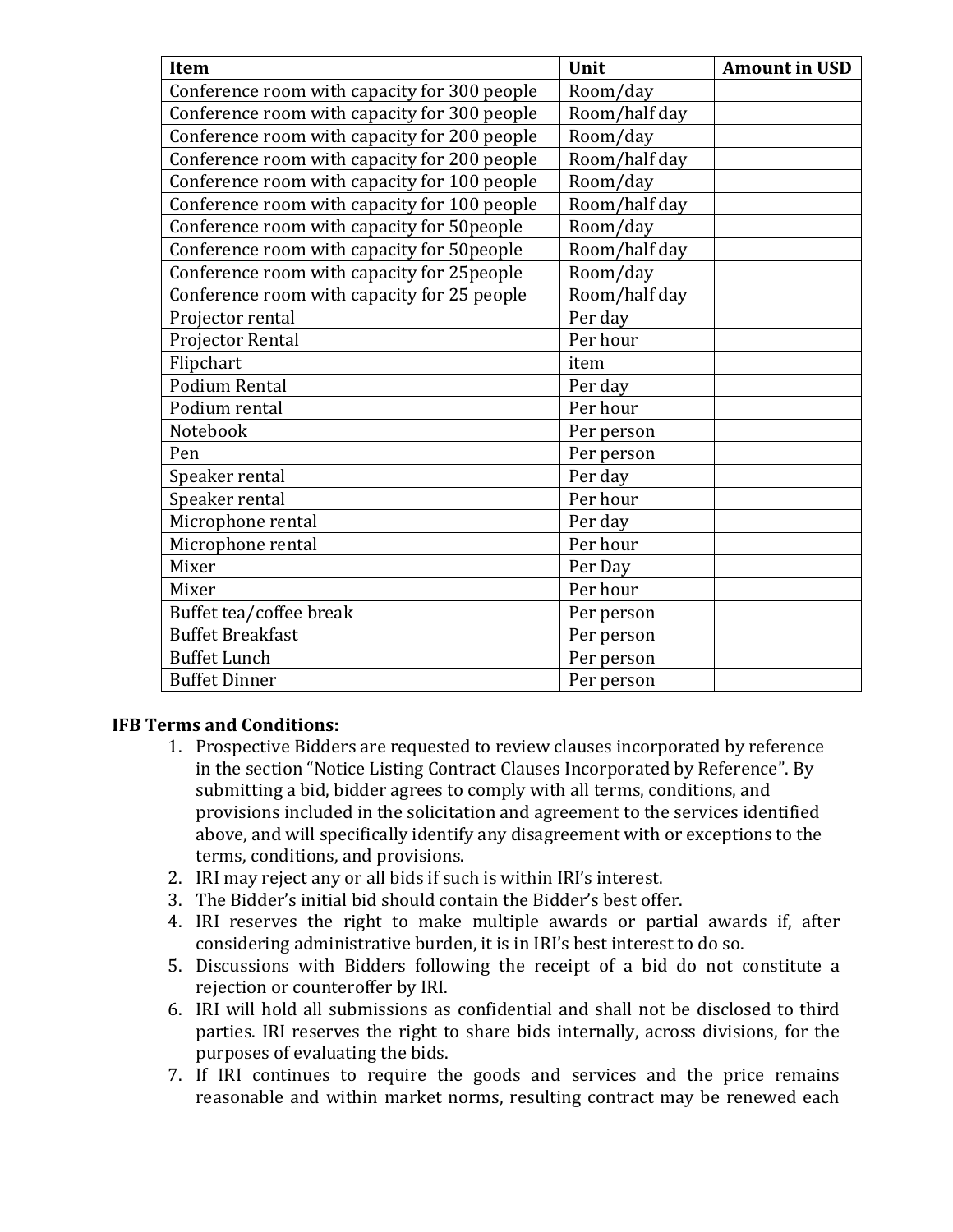year for up to 5 years with 30 days' notice to the Contractor. Bidder must establish any price increase for each renewal year in the initial bid.

- 8. Bidders confirm that the prices in the bid/proposal/application/quote have been arrived at independently, without any consultation, communication, or agreement with any other bidder or competitor for the purpose of restricting competition.
- 9. By applying to this IFB, applicant is certifying that if it is awarded a contract, none of funds payable under the resulting contract will be used to (1) procure or obtain, extend or renew a contract to procure or obtain; (2) enter into a contract (or extend or renew a contract) to procure; or (3) obtain the equipment, services, or systems that uses covered telecommunications equipment or services as a substantial or essential component of any system, or as critical technology as part of any system in compliance with the National Defense Authorization Act. Covered telecommunications equipment and services mean any of the following:
	- i. Telecommunications equipment produced by Huawei Technologies Company or ZTE Corporation (or any subsidiary or affiliate of such entities).
	- ii. For the purpose of public safety, security of government facilities, physical security surveillance of critical infrastructure, and other national security purposes, video surveillance and telecommunications equipment produced by Hytera Communications Corporation, Hangzhou Hikvision Digital Technology Company, or Dahua Technology Company (or any subsidiary or affiliate of such entities).
	- iii. Telecommunications or video surveillance services provided by such entities or using such equipment.
	- iv. Telecommunications or video surveillance equipment or services produced or provided by an entity that the Secretary of Defense, in consultation with the Director of the National Intelligence or the Director of the Federal Bureau of Investigation, reasonably believes to be an entity owned or controlled by, or otherwise connected to, the government of a covered foreign country. [\(2 CFR 200.216\)](https://www.ecfr.gov/cgi-bin/text-idx?SID=be339d70a8db644c507eb86e8d0a20f4&mc=true&node=se2.1.200_1216&rgn=div8).
- 10. Bidders agree to disclose as part of the bid submission:
	- a. Any close, familial, or financial relationships with IRI staff and agents. For example, the bidder must disclose if a bidder's mother conducts volunteer trainings for IRI.
	- b. Any family or financial relationship with other bidders submitting bids. For example, if the bidder's father owns a company that is submitting another bid, the bidder must state this.
	- c. Any other action that might be interpreted as potential conflict of interest.

### **Evaluation and Award Process:**

1. IRI may contact any Bidder for clarification or additional information, but Bidders are advised that IRI intends to evaluate the offers based on the written bids and reserves the right to make decisions based solely on the information provided with the initial bids. IRI may but is not obligated to conduct additional negotiations with the most highly rated Bidders prior to award of a contract, and may at its sole discretion elect to issue contracts to one or more Bidders.